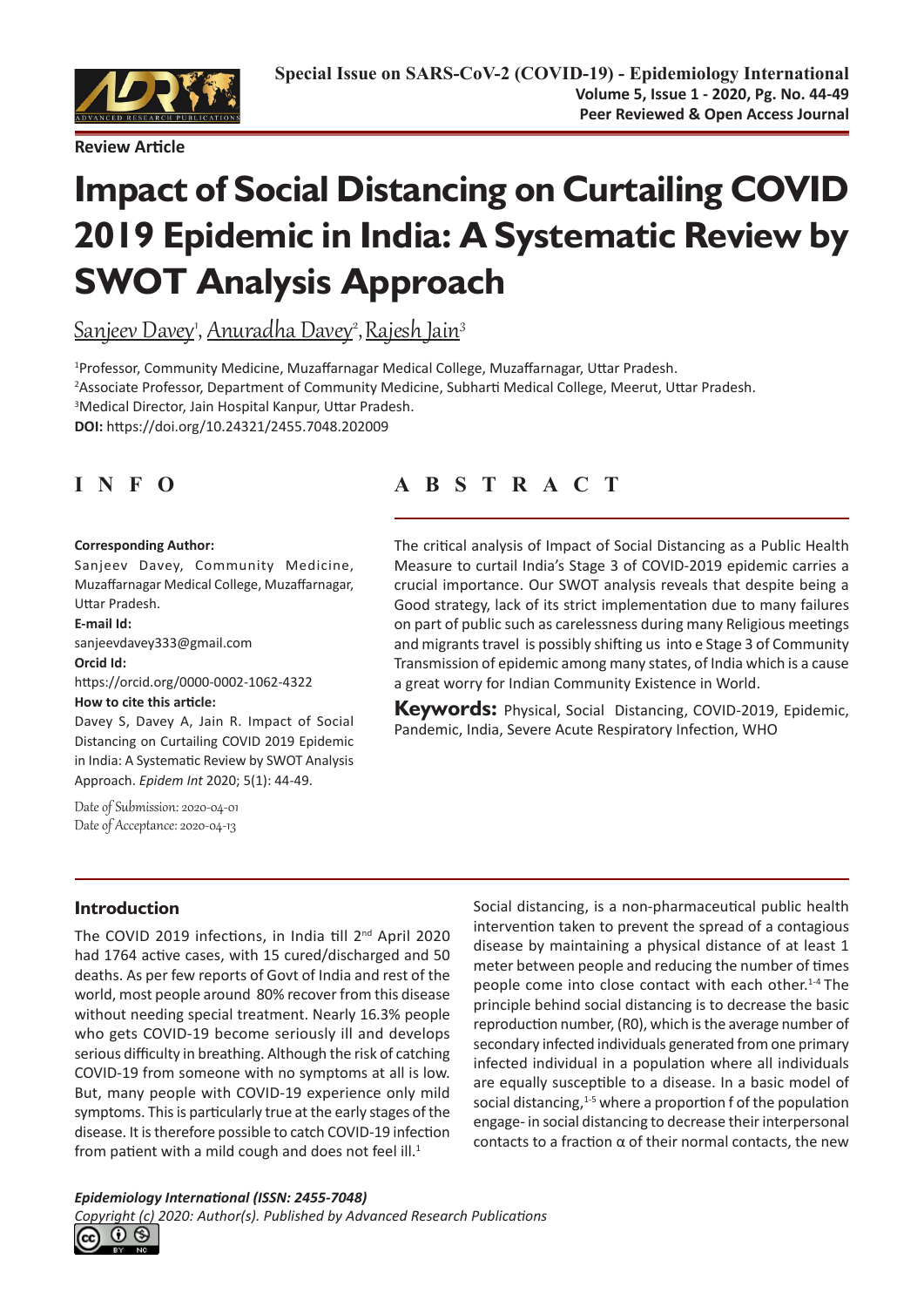effective reproduction number (R) is given by following formula as available from few studies: $1-6$ 

#### $R = [1-(1-α<sup>2</sup>)$  f]F0

From Concepts of epidemiology, the basic goal of social distancing is to decrease the basic reproduction number(R0), and when the value of R is below 1 - sufficiently long, containment is achieved, and the number infected will decrease.Currently, the reproductive number of the novel coronavirus in developed countries such as US range from 1.4 to 6.5, with an average of 3.3. 6 For example, if 25% ofpopulation reduce their social contacts to 50% of their normal level this gives an effective reproduction number about 81% of the basic reproduction number. This small reduction can have a profound effect in delaying the exponential growth and spread of a disease.

It has been seen from study $6$  of Glass R J et al that for influenza infections in year 1957-58 Asian flu (≈50% infected), closing schools and keeping children and teenagers at home reduced the attack rate by >than 90%. For more infectious strains, the work environment can be targeted. To mitigate a COVID 2019 infectivity similar to that of the 1918–19 Spanish influenza pandemic, simulations suggest that all young and adults must also be targeted regardless of the likely enhanced transmission by the young.

Another study<sup>7</sup> by Reluga TC (2010) reveals that the key parameters in the epidemic containment analysis are the basic reproduction number and the baseline efficiency of social distancing. The social distancing is most beneficial to individuals with basic reproduction number (R0) 2. However in the absence of vaccination or other intervention measures, optimal social distancing never recovers not > than 30% of the cost of infection. The benefits is that the window of opportunity for vaccine development lengthens as the efficiency of social distancing and detection improves.

Social distancing is particularly useful in settings where community transmission is believed to be occuring, and where the linkages between cases are unclear, and where restrictions are placed only on persons known to have been exposed is considered insufficient to prevent further transmission.<sup>8</sup>

Another research, conducted by the COV-IND-19 Study Group in which analysis was done based on the coronavirus outbreak models of Hubei, China. This study has revealed that India may witness nearly 13 lakh cases by mid-May, if the spread of the virus is not contained. However, the experts claim that the number of cases may change if testing, stringent measures and restrictions are implemented.<sup>9</sup>Recent studies have shown that asymptomatic can be as infectious as the patient with symptoms. Therefore, there is a need to track post-travel symptoms among people.<sup>1-6</sup>

#### **Role of Physical (Social) Distancing in Flattening Epidemic Curve**

As per the CDC Report, many collective protective actions such as Hand hygeine, Social Distancing, and Cleaning Surfaces can limit the spread of COVID 2019 Infections in Community. Social distancing is one of the most important factors by which the COVID-19 outbreak can be controlled. By reducing the probability that a given uninfected person will come into physical contact with an infected person, the [disease transmission](https://en.wikipedia.org/wiki/Transmission_(medicine)) can be suppressed, resulting in [less deaths](https://en.wikipedia.org/wiki/Mortality_rate). The social distancing must are combined with good respiratory hygiene and hand washing and use of face masks tp prevent Community Spread of Infection.6,10 In the currentthe [2019-2020 coronavirus pandemic,](https://en.wikipedia.org/wiki/2019%E2%80%932020_coronavirus_pandemic) the [World](https://en.wikipedia.org/wiki/World_Health_Organization) [Health Organization](https://en.wikipedia.org/wiki/World_Health_Organization) (WHO) suggested more stress towards adoption of "physical" distancing as an alternative to "social", in keeping with the notion that it is a physical distance which prevents transmission; people can remain socially connected via technology.<sup>11</sup> So Physical distancing is such an important containment measure.

#### **Material & Methods**

#### **The Systematic Review Strategy**

PRISMA (Preferred Reporting Items for Systematic Reviews and Meta-Analyses) is an evidence-based minimum set of items aimed at helping authors to report a wide array of systematic reviews and meta-analyses.

#### **Systematic Review Strategy: PRISMA (2009 Guidelines)**

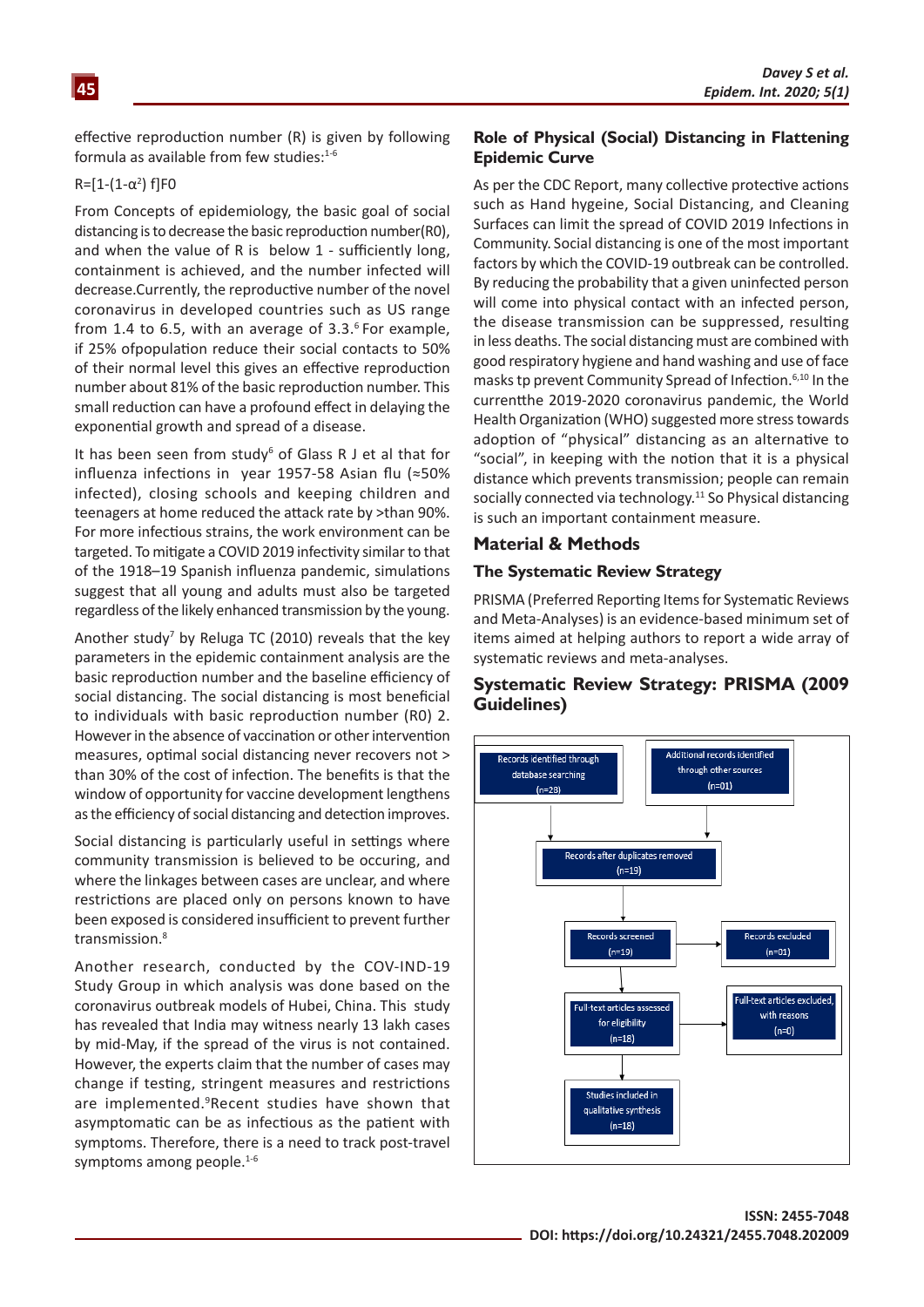## **Result**

**Table 1.Synthesis of themes from Key studies in systematic‑reviewa**

| S. No.                   | Name of<br>author of<br>study with<br>reference<br>citation | Country of Study | Year of study | <b>Study</b><br>methodology<br>-study<br>design,<br>sample size<br>etc | <b>Key findings</b>                                                                                                                                                                                                                              | <b>Implications of studies</b>                                                                                                                                                                                                     | <b>Issues</b><br>synthesized<br>from studies                                                                                                                   |
|--------------------------|-------------------------------------------------------------|------------------|---------------|------------------------------------------------------------------------|--------------------------------------------------------------------------------------------------------------------------------------------------------------------------------------------------------------------------------------------------|------------------------------------------------------------------------------------------------------------------------------------------------------------------------------------------------------------------------------------|----------------------------------------------------------------------------------------------------------------------------------------------------------------|
| $\div$                   | Katie<br>Pearce <sup>12</sup>                               | $\leq$           | 2020          | John Hopkins<br>University<br>Website<br>Information                   | <b>Social Distancing</b>                                                                                                                                                                                                                         | Social distancing slows<br>down the outbreak in<br>order to reduce the<br>chance of infection<br>among high-risk<br>populations and to<br>reduce the burden on<br>health care systems and<br>workers                               | Individual<br>behavior<br>changes are<br>even more<br>important.<br>Individual<br>actions are<br>humble but<br>powerful                                        |
| $\overline{\mathcal{N}}$ | Kiesha<br>Prem et<br>al. <sup>13</sup>                      | China            | 2020          | Research<br>article                                                    | effect of control<br>strategies to reduce<br>social mixing on<br>outcomes of the<br>COVID-19 Epidemic                                                                                                                                            | Non pharmaceutical<br>interventions based<br>on sustained physical<br>distancing have a<br>strong potential to<br>reduce the magnitude<br>of the epidemic peak<br>of COVID-19 and lead<br>to a smaller number of<br>overall cases. | Lowering and<br>flattening of the<br>epidemic peak<br>is particularly<br>important, as<br>this reduces the<br>acute pressure<br>on the health-<br>care system. |
| $\dot{\mathsf{c}}$       | Adhikari<br>SP et al. <sup>14</sup>                         | USA              | 2020          | Scoping<br>Review                                                      | Most of the<br>publications were<br>written using the<br>English language<br>(89.2%). The largest<br>proportion of<br>published articles<br>were related to<br>causes (38.5%) and<br>a majority (67.7%)<br>were published by<br>Chinese scholars | Preventive measures<br>such as masks, hand<br>hygiene practices,<br>avoidance of public<br>contact, case detection,<br>contact tracing, and<br>quarantines have been<br>discussed as ways to<br>reduce transmission.               | infected people<br>primarily rely<br>on symptomatic<br>treatment and<br>supportive care<br>and avoiding<br>public contact.                                     |
| 4                        | Chen, W<br>$et$ al. $^{15}$                                 | China            | 2020          | Descrpitive<br>study                                                   | In the early stages of<br>the epidemic, China<br>adopted the<br>containment strategy<br>and implemented a<br>series of core<br>measures around this<br>strategic point                                                                           | Strengthening case<br>isolation and close<br>contacts tracking<br>management, blocking<br>epidemic areas and<br>traffic control to reduce<br>personnel movements                                                                   | increase social<br>distance,<br>environmental<br>measures<br>and personal<br>protection,                                                                       |
| ம்                       | Qualls N. <sup>16</sup>                                     | $\leq$           | 2017          | Descriptive<br>study                                                   | Impact of many<br>Public health<br>interventions                                                                                                                                                                                                 | Strict Following of<br><b>Social Distancing</b>                                                                                                                                                                                    | <b>Social Distancing</b><br>is Critical.                                                                                                                       |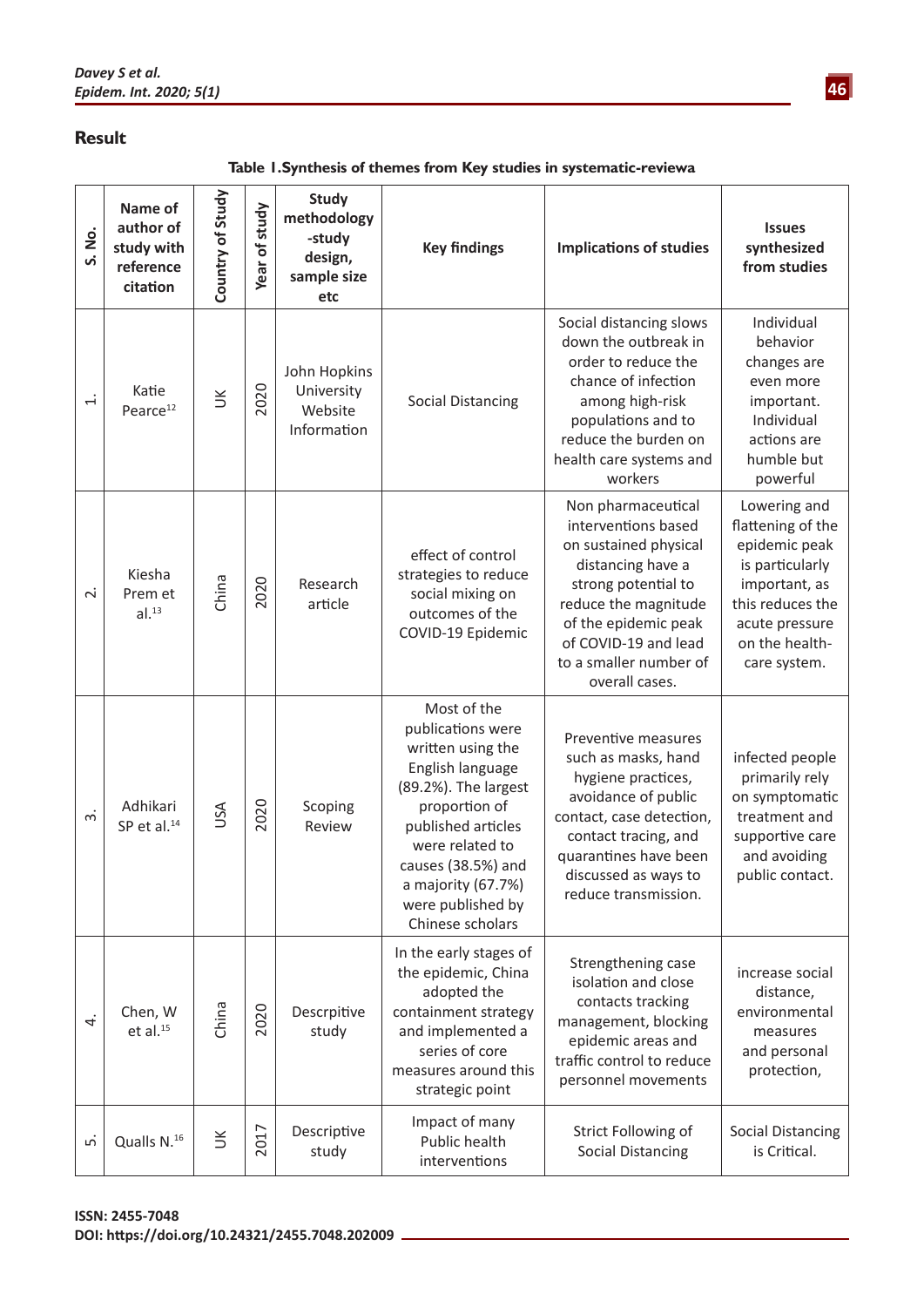The 4 key themes which emerged from this systematic review were:

All 4 themes which emegerged highlighted the SWOT Analysis of Social Distancing [ Table no :01].

- Theme 01: Strenghths of Social Distancing in Reducing COVID 2019 Epidemic.
- Theme 02: Weaknesses in Implementation of Social Distancing.
- Theme 03: Opportunities Gained and Lost in Social Distancing.

#### **Discussion**

There is presently no treatment for COVID 2019 infection across the world except few suggestive treatments of use of Hydroxy-Chloroquine, Azithromycin and Antiretovirals drugs used in Indian Scenario, but Significant results in all patients of COVID 2019 Infections are questionable. The mini review study of Singhal T India (2020) has also stressed that treatment of this disease is supportive and Prevention strategy must focus on home isolation of suspected cases and those with mild illnesses and strict infection control measures at hospitals that include contact and droplet precautions and adoption of Social Distancing measures for Community.

#### **Theme 01: Strenghths of Social Distancing in Reducing COVID 2019 Epidemic**

Many studies (Katie Pearce,<sup>12</sup> Kiesha Prem et al.,<sup>13</sup> Adhikari SP,<sup>14</sup> Chen, W et al.)<sup>15</sup> have revealed many benefits of Social Distancing in curtailing the epidemic. As per the John Hopkins University Website Information (Pearce K 2020)<sup>12</sup> it appears that although Social distancing although it can reduce the chance of infection among [high-risk populations](https://www.cdc.gov/coronavirus/2019-ncov/specific-groups/high-risk-complications.html), but Individual behaviour changes are more important. Another study by Kiesha Prem et al also revealed that there is a positive effect of control strategies to reduce social mixing on outcomes of the COVID-19 Epidemic.

Another study of Adhikari SP et al.<sup>14</sup> also focuses on many Preventive measures apart from, avoidance of public contact, as ways to reduce transmission and similar opinions were also came out from study of Chen, W et al.15 where increase social distance was emphasized in the early stages of the epidemic, as China also adopted the same containment strategy.

#### **Theme 02: Weaknesses in Implementation of Social Distancing**

The study of Qualls N (2017) et al.<sup>16</sup> reveals that the scale and disruptive impact of many Public health interventions were small compared with the measures that were implemented in China in response to COVID-19, electronic surveillance.<sup>6</sup> The effectiveness and societal impact of quarantine and social distancing will depend on the credibility of public health authorities, political leaders and institutions. It is important that policy makers maintain the public's trust through use of evidence-based interventions and fully transparent, fact-based communication.<sup>6</sup> The only weakness with this is that the possible high compliance with non-elderly social distancing is needed to contain the peak of Epidemic. Moreover, immediate social distancing, focused on the elderly population (esp >65 years) is also very critical with at least 3-4 week period of complete isolation for the elderly. The longer this period, the more we can delay infections into Community for at least 3 months. The societal impact of quarantine and social distancing actually depends on the evidence-based interventions of the health authorities and policymakers. Though social distancing can do a lot to slow the spread of diseases like Covid-19, it has not yet been able to stop it completely.12

In one Indian study (Singh R & Adhikari R 2003) $^{17}$  on the impact of social distancing measures - A 3 -week lockdown was found insufficient to prevent a resurgence and, instead, protocols of sustained lockdown with periodic relaxation are suggested and at least 49 days Lockdown in India is all that desired. However, under the pessimistic scenario (R0 is 4.9) expected by ICMR, the projected impact in terms of reducing cases would be just 2 per cent, which is the most likely scenario we may achieve and we can [reduce](https://www.nytimes.com/2020/03/23/world/asia/coronavirus-south-korea-flatten-curve.html) the overall number of cases by 62% and the peak number of cases by 89% in India and [flatten the curve](https://www.abc.net.au/news/2020-03-25/model-shows-physical-distancing-is-vital-to-coronavirus-response/12086230).<sup>3</sup>

#### **Theme 03: Opportunities Gained and Lost in Social Distancing**

According to ICMR, using mathematical modelling, a study of 8 *researchers from the Indian Council of Medical Research and Imperial College, London* by experts at ICMR has estimated that India may be able to reduce its Covid-19 cases by up to 62 per cent if social distancing and quarantines are strictly observed.<sup>[2]</sup> Based on this, for their predictions, researchers in ICMR's study created two scenarios: optimistic scenario (when R0 is 1.5) and pessimistic scenario (when R0 is 4.9). These can be understood as the least risky and most risky scenarios.

#### **Theme 04: Threats remaining even after Implementation of Social Distancing**

Social or physical distancing is considered very critical in slowing or reducing the transmission of the virus. Studies reveal that even people without symptoms can spread the virus, some infected individuals who have not shown symptoms can spread the virus and this remains an issue of great concern. Even [Modelling studies in China](https://doi.org/10.1101/2020.03.03.20030593m) and [Japan](https://doi.org/10.1016/j.ijid.2020.03.020), and testing of [those on the Diamond Princess cruise](https://www.eurosurveillance.org/content/10.2807/1560-7917.ES.2020.25.10.2000180) [ship](https://www.eurosurveillance.org/content/10.2807/1560-7917.ES.2020.25.10.2000180) suggest that a small number of people who are infected do not develop symptoms. We don't know much about how infectious these asymptomatic individuals might be, that is, how likely they are to spread the disease.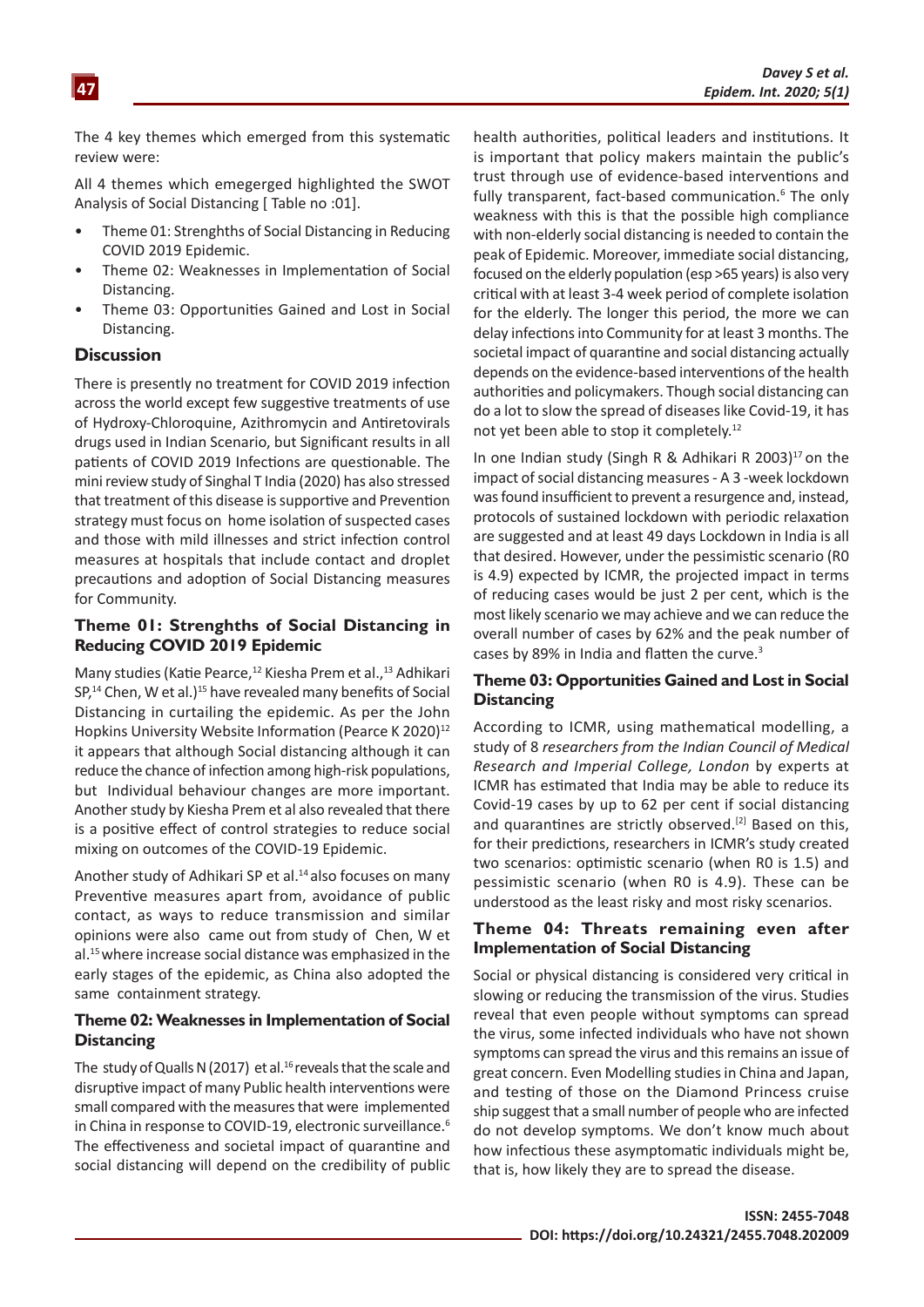As per many media reports in TV Channels and Newspapers in the Month of March 2020 that many religious meetings were held before and during Nationwide LOCKDOWN and sudden stoppage of all factories in India especially Delhi has caused all the Migrant workers to leave via any mode of transport and this has most probably spread the Infection from Delhi to all over India jeopardizing our aim of Social (Physical Distancing). This may become the most probable cause of Spread of Infection from Local Transmission mode to stage 3 Community as appearing from many studies also.14-21

# **Conclusion**

The societal impact of social distancing depends on the evidence-based interventions of the health authorities and policymakers. Despite the best advantages of Social Distancing and being a very Good strategy, lack of its strict implementation due to many failures on part of public such as carelessness during many Religious meetings and migrants travel and the ineffective following of it by public on seious basis, does not appear to be properply materialized in Indian community even during Nationwide lockdown by Govt of India. This may drift us into the stage 3 of Community Transmission of COVID 2019 Infection in India

## **Conflicts of Interest:** None

## **References**

- 1. COVID 2019. Questions & Answers on COVID 2019 for Public. Available from: <https://www.mohfw.gov.in/>[ Last updated 2020, Apr 4 & last Cited 2020 Apr apr 4].
- 2. Margaret H, [Ghebreyesus A, Tedros](https://en.wikipedia.org/wiki/Tedros_Adhanom_Ghebreyesus) Liu, Tu [Ryan,](https://en.wikipedia.org/wiki/Michael_J._Ryan_(doctor)) [Michael M J](https://en.wikipedia.org/wiki/Michael_J._Ryan_(doctor)), Vadia et al. [COVID-19"](https://www.who.int/docs/default-source/coronaviruse/transcripts/who-audio-emergencies-coronavirus-press-conference-full-20mar2020.pdf?sfvrsn=1eafbff_0) (PDF). [World Health](https://en.wikipedia.org/wiki/World_Health_Organization) [Organization](https://en.wikipedia.org/wiki/World_Health_Organization). [Archived](https://web.archive.org/web/20200325084602/https:/www.who.int/docs/default-source/coronaviruse/transcripts/who-audio-emergencies-coronavirus-press-conference-full-20mar2020.pdf?sfvrsn=1eafbff_0) (PDF) from the original on 2020- 03-25. Retrieved 2020-03-29. A [ Last updated 2020, March 25 & last Cited 2020 March 29]. 2020.
- 3. Hensley, Laura. [Social distancing is out, physical](https://globalnews.ca/news/6717166/what-is-physical-distancing/) [distancing is in - here's how to do it.](https://globalnews.ca/news/6717166/what-is-physical-distancing/) [Global News](https://en.wikipedia.org/wiki/Global_News). [Corus](https://en.wikipedia.org/wiki/Corus_Entertainment_Inc.) [Entertainment Inc.](https://en.wikipedia.org/wiki/Corus_Entertainment_Inc.) [Archived](https://web.archive.org/web/20200326180136/https:/globalnews.ca/news/6717166/what-is-physical-distancing/) from the original on 2020- 03-27. Retrieved 2020-03-29. [ Last updated 2020, March 25 & last Cited 2020 March 29]. 2020.
- 4. [Venske, Regula](https://de.wikipedia.org/wiki/Regula_Venske). Schwyzer, Andrea (ed.). ["Die](https://www.ndr.de/kultur/Corona-Die-Wirkung-von-Sprache-in-Krisenzeiten,venske118.html) [Wirkung von Sprache in Krisenzeiten"](https://www.ndr.de/kultur/Corona-Die-Wirkung-von-Sprache-in-Krisenzeiten,venske118.html) [The effect of language in times of crisis] (Interview). NDR Kultur (in German). [Norddeutscher Rundfunk.](https://en.wikipedia.org/wiki/Norddeutscher_Rundfunk) [Archived](https://web.archive.org/web/20200327214038/https:/www.ndr.de/kultur/Corona-Die-Wirkung-von-Sprache-in-Krisenzeiten,venske118.html) from the original on 2020-03-27. Retrieved 2020-03-27. [Last updated 2020, March 25 & last Cited 2020 March 29] 2020.
- 5. Johnson CY, Sun L, Freedman A. [Social distancing could](https://web.archive.org/web/20200327163232/https:/www.washingtonpost.com/health/2020/03/10/social-distancing-coronavirus/) [buy U.S. valuable time against coronavirus: It's a make](https://web.archive.org/web/20200327163232/https:/www.washingtonpost.com/health/2020/03/10/social-distancing-coronavirus/)[or-break moment with coronavirus to test one of the](https://web.archive.org/web/20200327163232/https:/www.washingtonpost.com/health/2020/03/10/social-distancing-coronavirus/) [most basic - but disruptive - public health tools](https://web.archive.org/web/20200327163232/https:/www.washingtonpost.com/health/2020/03/10/social-distancing-coronavirus/)*.* [The](https://en.wikipedia.org/wiki/The_Washington_Post) [Washington Post](https://en.wikipedia.org/wiki/The_Washington_Post)*. Archived from* [the original](https://www.washingtonpost.com/health/2020/03/10/social-distancing-coronavirus/) *on 2020;*  03-27.
- 6. Why Experts Are Urging Social Distancing to Combat Coronavirus Outbreak. Available from: csf.edu/ news/2020/03/416906/why-experts-are-urging-socialdistancing-combat-coronavirus-outbreak[ Last updated 2020, Apr 4 & last Cited 2020 Apr apr 4].
- 7. Becker N. Modeling to Inform Infectious Disease Control. *[CRC Press](https://en.wikipedia.org/wiki/CRC_Press)* 2015; 104. [ISBN](https://en.wikipedia.org/wiki/International_Standard_Book_Number) [978-1-49873107-2.](https://en.wikipedia.org/wiki/Special:BookSources/978-1-49873107-2)
- 8. Glass RJ, Glass LM, Beyeler WE, Min HJ. Targeted social distancing design for pandemic influenza. *Emerg Infect Dis*. 2006; 12(11): 1671-1681.
- 9. Reluga TC. Game theory of social distancing in response to an epidemic. *PLoS Comput Biol* 2010; 6(5): e1000793.
- 10. Smith WA, Freedman DO. Isolation, quarantine, social distancing and community containment: pivotal role for old-style public health measures in the novel coronavirus (2019-nCoV) outbreak. *Journal of Travel Medicine* 2020; 27.
- 11. Projections warn 13 Lakh COVID 2019 Cases. Available from: [https://weather.com/en-IN/india/coronavirus/](https://weather.com/en-IN/india/coronavirus/news/2020-03-30-projections-warn-13-lakh-covid-cases-india-icmr-social-distancing) [news/2020-03-30-projections-warn-13-lakh-covid](https://weather.com/en-IN/india/coronavirus/news/2020-03-30-projections-warn-13-lakh-covid-cases-india-icmr-social-distancing)[cases-india-icmr-social-distancing](https://weather.com/en-IN/india/coronavirus/news/2020-03-30-projections-warn-13-lakh-covid-cases-india-icmr-social-distancing)[ Last updated 2020, Apr 4 & last Cited 2020 Apr apr 4].
- 12. Pearce K. What Is Social Distancing And How An It Slow The Spread Of Covid-19?Available from : [https://hub.](https://hub.jhu.edu/2020/03/13/what-is-social-distancing/) [jhu.edu/2020/03/13/what-is-social-distancing/\[](https://hub.jhu.edu/2020/03/13/what-is-social-distancing/) Last updated 2020, Apr 4 & last Cited 2020 Apr apr 4].
- 13. [Prem K](https://www.ncbi.nlm.nih.gov/pubmed/?term=Prem K%5BAuthor%5D&cauthor=true&cauthor_uid=32220655), [Liu Y](https://www.ncbi.nlm.nih.gov/pubmed/?term=Liu Y%5BAuthor%5D&cauthor=true&cauthor_uid=32220655), [Russell TW](https://www.ncbi.nlm.nih.gov/pubmed/?term=Russell TW%5BAuthor%5D&cauthor=true&cauthor_uid=32220655), [Kucharski AJ](https://www.ncbi.nlm.nih.gov/pubmed/?term=Kucharski AJ%5BAuthor%5D&cauthor=true&cauthor_uid=32220655), [Eggo RM](https://www.ncbi.nlm.nih.gov/pubmed/?term=Eggo RM%5BAuthor%5D&cauthor=true&cauthor_uid=32220655), [Davies](https://www.ncbi.nlm.nih.gov/pubmed/?term=Davies N%5BAuthor%5D&cauthor=true&cauthor_uid=32220655) [N](https://www.ncbi.nlm.nih.gov/pubmed/?term=Davies N%5BAuthor%5D&cauthor=true&cauthor_uid=32220655). The effect of control strategies to reduce social mixing on outcomes of the COVID-19 epidemic in Wuhan, China: a modelling study. *[Lancet Public](https://www.ncbi.nlm.nih.gov/pubmed/32220655) [Health](https://www.ncbi.nlm.nih.gov/pubmed/32220655)* 2020; 25. pii: S2468-2667(20)30073-6.. [Epub ahead of print].
- 14. [Adhikari SP](https://www.ncbi.nlm.nih.gov/pubmed/?term=Adhikari SP%5BAuthor%5D&cauthor=true&cauthor_uid=32183901), [Meng S](https://www.ncbi.nlm.nih.gov/pubmed/?term=Meng S%5BAuthor%5D&cauthor=true&cauthor_uid=32183901), [Wu YJ](https://www.ncbi.nlm.nih.gov/pubmed/?term=Wu YJ%5BAuthor%5D&cauthor=true&cauthor_uid=32183901), [Mao YP](https://www.ncbi.nlm.nih.gov/pubmed/?term=Mao YP%5BAuthor%5D&cauthor=true&cauthor_uid=32183901), [Ye RX](https://www.ncbi.nlm.nih.gov/pubmed/?term=Ye RX%5BAuthor%5D&cauthor=true&cauthor_uid=32183901), [Wang QZ](https://www.ncbi.nlm.nih.gov/pubmed/?term=Wang QZ%5BAuthor%5D&cauthor=true&cauthor_uid=32183901) et al. Epidemiology, causes, clinical manifestation and diagnosis, prevention and control of coronavirus disease (COVID-19) during the early outbreak period: a scoping review. *[Infect Dis Poverty](https://www.ncbi.nlm.nih.gov/pubmed/32183901)* 2020; 9(1): 29.
- 15. Chen W, Wang Q, Li Y, Q Yu, H L, Xia YY et al .Early containment strategies and core measures for prevention and control of novel coronavirus pneumonia in China. *Chinese journal of preventive medicine* 2020; 54. 1-6. 10.3760/cma.j.issn.0253-9624.2020.03.003.
- 16. Qualls N, Levitt A, Kanade N et al. CDC Community Mitigation Guidelines Work Group. Community mitigation guidelines to prevent pandemic influenza-United States, 2017. MMWR Recomm Rep 2017;66(No. RR).
- 17. Singh R, Adhikari R. Age-structured impact of social distancing on the COVID-19 epidemic in India. *Quantitative biology* arXiv: 2003.12055v1 [q-bio. PE] 26.18.Why social distancing is key in containing the new coronavirus. Available from: [https://www.](https://www.medicalnewstoday.com/articles/why-social-distancing-is-key-in-containing-the-new-coronavirus) [medicalnewstoday.com/articles/why-social-distancing-](https://www.medicalnewstoday.com/articles/why-social-distancing-is-key-in-containing-the-new-coronavirus)